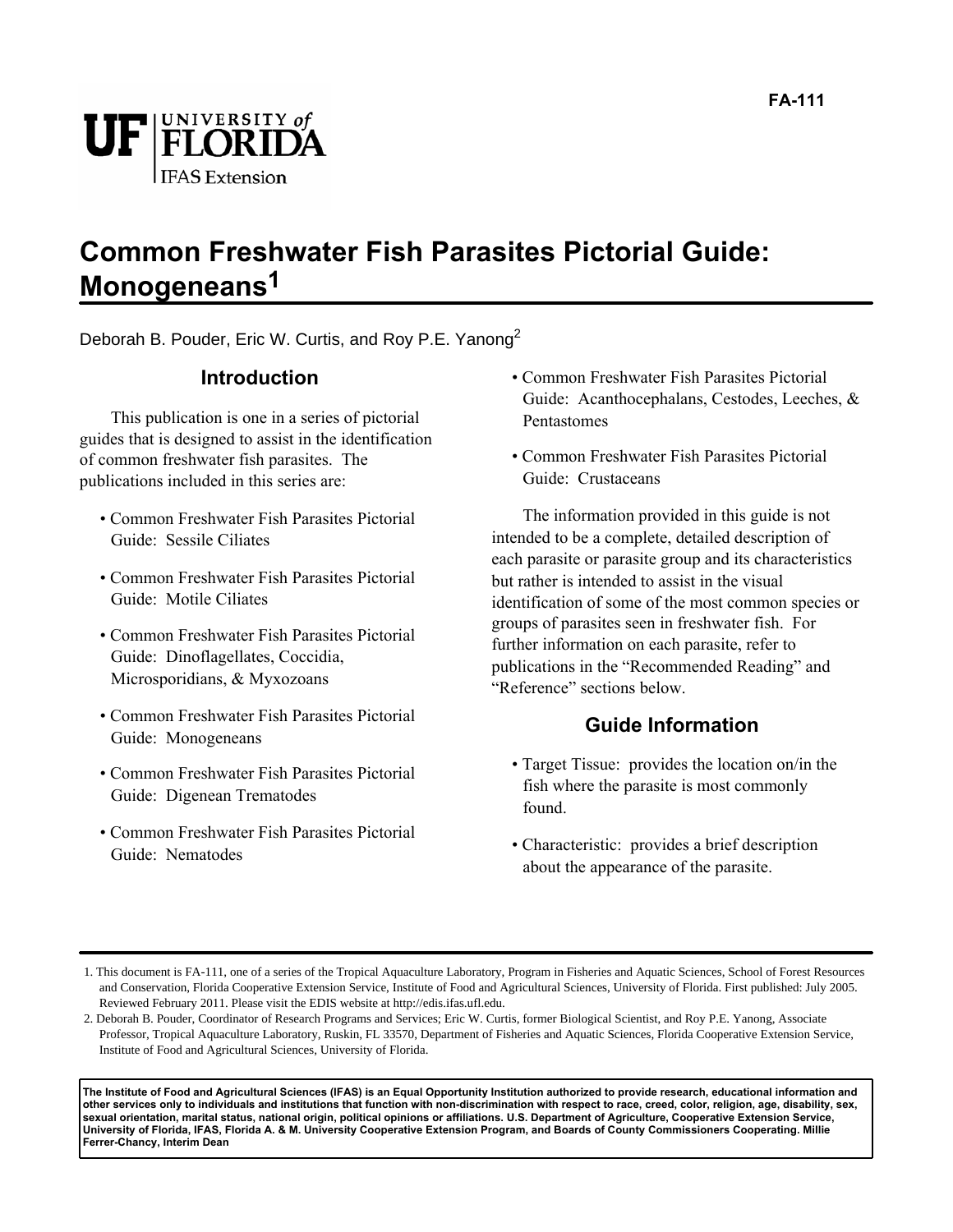- Size: provides the size or size range of the parasite.  $(1 \text{ µm} = 0.001 \text{ mm} = 0.0001 \text{ cm})$  ( $\text{µm}$ )  $=$  micron or micrometer; mm  $=$  millimeter; cm  $=$ centimeter)
- Movement: provides the type of movement, if any, of the parasite.
- Note: provides a brief comment of interest about the parasite.

#### **Printing Tips**

For the best results as a pictorial guide, print this document in color on photo quality paper at a photo or "best" setting.

#### **Recommended Reading**

SRAC Publication No. 410 Calculating Treatments for Ponds and Tanks. Southern Regional Aquaculture Center. http://srac.tamu.edu/410fs.pdf

SRAC Publication No. 475 Proliferative Gill Disease (Hamburger Gill Disease). Southern Regional Aquaculture Center. http://srac.tamu.edu/475fs.pdf

SRAC Publication No. 4701 Protozoan Parasites. Southern Regional Aquaculture Center. http://srac.tamu.edu/4701fs.pdf

UF/IFAS Circular 91 Nematode (Roundworm) Infections in Fish. http://edis.ifas.ufl.edu/FA091

UF/IFAS Circular 120 Fish Health Management Considerations in Recirculating Aquaculture Systems - Part 1: Introduction and General Principles. http://edis.ifas.ufl.edu/FA099

UF/IFAS Circular 121 Fish Health Management Considerations in Recirculating Aquaculture Systems - Part 2: Pathogens. http://edis.ifas.ufl.edu/FA100

UF/IFAS Circular 122 Fish Health Management Considerations in Recirculating Aquaculture Systems - Part 3: General Recommendations and Problem Solving Approaches. http://edis.ifas.ufl.edu/FA101

UF/IFAS Circular 716 Introduction to Freshwater Fish Parasites. http://edis.ifas.ufl.edu/FA041

UF/IFAS Circular 919 Stress--It's Role in Fish Disease. http://edis.ifas.ufl.edu/FA005

UF/IFAS Circular 920 *Ichthyophthirius multifiliis* (White Spot) Infections in Fish. http://edis.ifas.ufl.edu/FA006

UF/IFAS Circular 921 Introduction to Fish Health Management. http://edis.ifas.ufl.edu/FA004

UF/IFAS Fact Sheet FA-13 Use of Copper in Freshwater Aquaculture and Farm Ponds. http://edis.ifas.ufl.edu/FA008

UF/IFAS Fact Sheet FA-23 The Use of Potassium Permanganate in Fish Ponds. http://edis.ifas.ufl.edu/FA032

UF/IFAS Fact Sheet FA-28 Monogenean Parasites of Fish. http://edis.ifas.ufl.edu/FA033

UF/IFAS Fact Sheet FA-37 Use of Potassium Permanganate to Control External Infections of Ornamental Fish. http://edis.ifas.ufl.edu/FA027

UF/IFAS Fact Sheet FA-55 Submission of Fish for Diagnostic Evaluation. http://edis.ifas.ufl.edu/FA055

UF/IFAS Fact Sheet FA-90 Pentastomid Infections in Fish. http://edis.ifas.ufl.edu/FA090

UF/IFAS Fact Sheet FA-107 Common Freshwater Fish Parasites Pictorial Guide: Sessile Ciliates. http://edis.ifas.ufl.edu/FA107

UF/IFAS Fact Sheet FA-108 Common Freshwater Fish Parasites Pictorial Guide: Motile Ciliates. http://edis.ifas.ufl.edu/FA108

UF/IFAS Fact Sheet FA-109 Common Freshwater Fish Parasites Pictorial Guide: Flagellates. http://edis.ifas.ufl.edu/FA109

UF/IFAS Fact Sheet FA-110 Common Freshwater Fish Parasites Pictorial Guide: Dinoflagellates, Coccidia, Microsporidians, and Myxozoans. http://edis.ifas.ufl.edu/FA110

UF/IFAS Fact Sheet FA-112 Common Freshwater Fish Parasites Pictorial Guide: Digenean Trematodes. http://edis.ifas.ufl.edu/FA112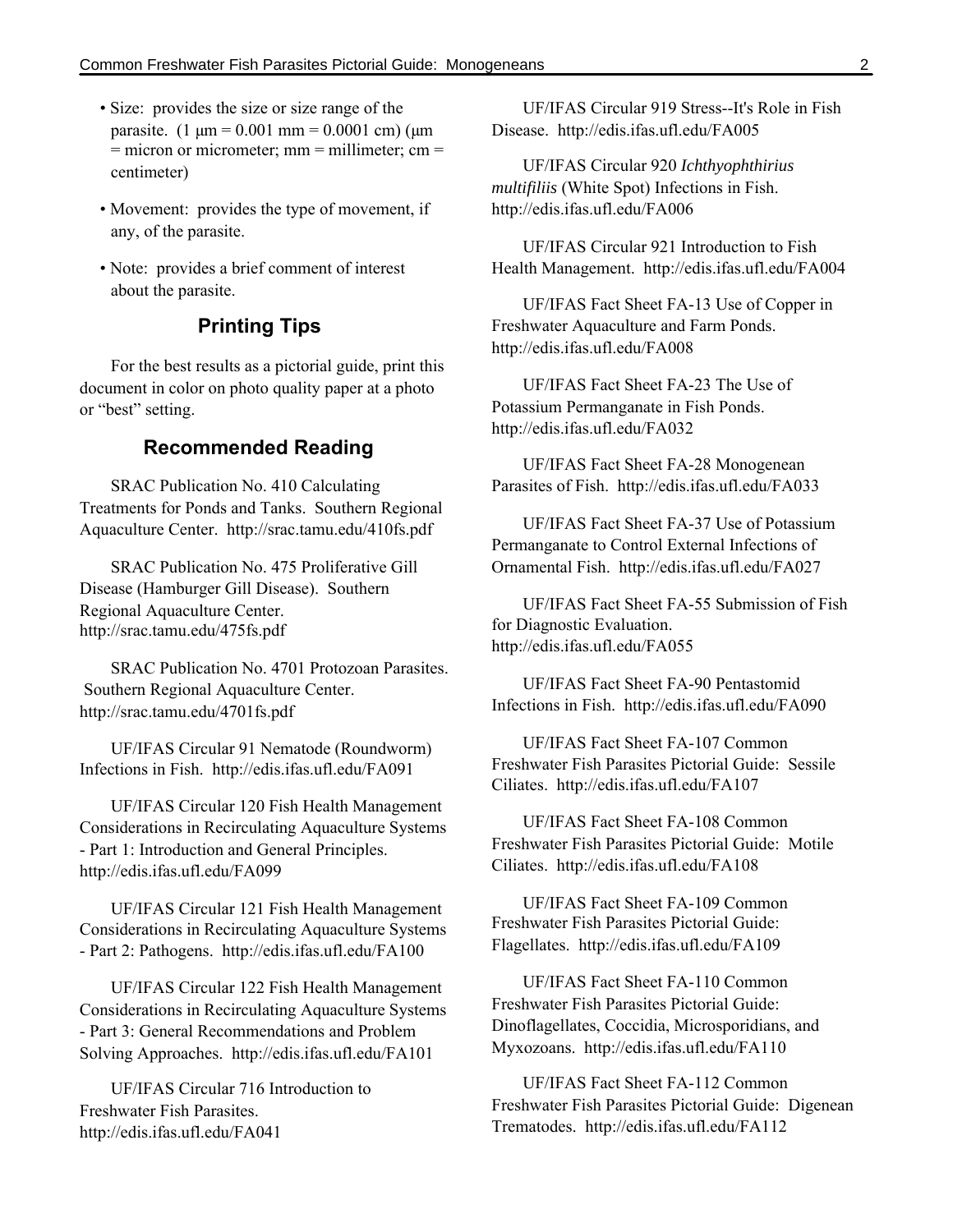UF/IFAS Fact Sheet FA-113 Common Freshwater Fish Parasites Pictorial Guide: Nematodes. http://edis.ifas.ufl.edu/FA113

UF/IFAS Fact Sheet FA-114 Common Freshwater Fish Parasites Pictorial Guide: Acanthocephalans, Cestodes, Leeches, and Pentastomes. http://edis.ifas.ufl.edu/FA114

UF/IFAS Fact Sheet FA-115 Common Freshwater Fish Parasites Pictorial Guide: Crustaceans. http://edis.ifas.ufl.edu/FA115

UF/IFAS Fact Sheet VM-67 Management of Hexamita in Ornamental Cichlids. http://edis.ifas.ufl.edu/VM053

UF/IFAS Fact Sheet VM-77 Use of Formalin to Control Fish Parasites. http://edis.ifas.ufl.edu/VM061

UF/IFAS Fact Sheet VM-78 Bath Treatment for Sick Fish. http://edis.ifas.ufl.edu/VM037

UF/IFAS Fact Sheet VM-85 "Red Sore Disease" in Game Fish. http://edis.ifas.ufl.edu/VM059

UF/IFAS Fact Sheet VM-86 Use of Salt in Aquaculture. http://edis.ifas.ufl.edu/VM007

UF/IFAS Fact Sheet VM-87 Sanitation Practices for Aquaculture Facilities. http://edis.ifas.ufl.edu/AE081

UF/IFAS Fact Sheet VM-104 *Cryptobia iubilans* in Cichlids. http://edis.ifas.ufl.edu/VM077

#### **References**

Hoffman, G.L. 1999. Parasites of North American freshwater fishes. Cornell University Press, Ithaca, NY.

Longshaw, M. and S.W. Feist. 2001. Parasitic diseases. Pages 167-183 in W.H. Wildgoose, editor. BSAVA manual of ornamental fish, second edition. British Small Animal Veterinary Association, Gloucester, England.

Noga, E.J. 1996. Fish disease: diagnosis and treatment. Mosby-Yearbook, Inc., St. Louis, MO.

Stoskopf, M.K. 1993. Fish medicine. W.B. Saunders Company, Philadelphia, PA.

Woo, P.T.K., editor. 1995. Fish diseases and disorders, volume 1: protozoan and metazoan infections. CAB International, Wallingford, United Kingdom.